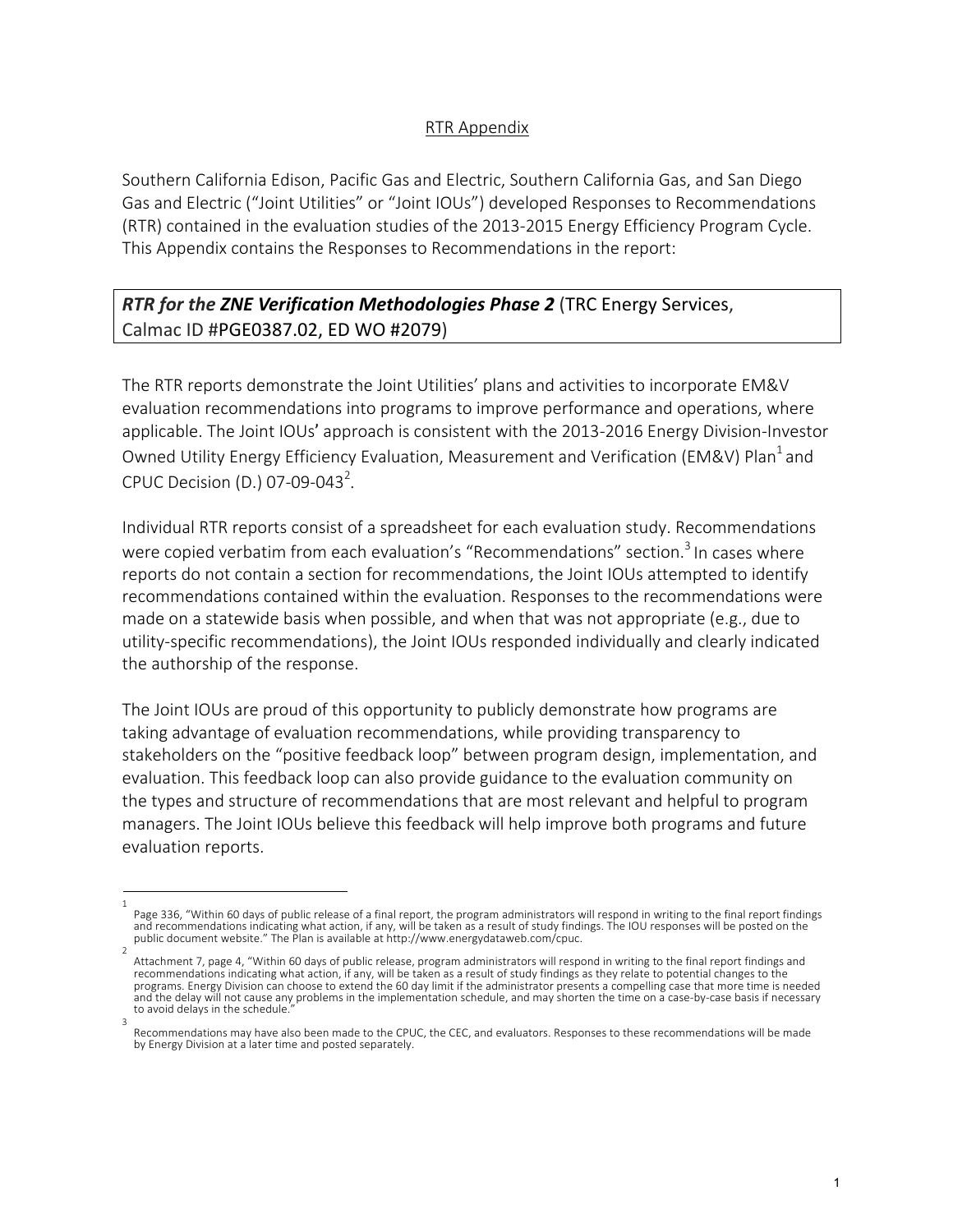## **Response to Recommendations (RTR) in Impact, Process, and Market Assessment Studies**

**Study Title:** ZNE Verification Methodologies Phase 2 **Program:** EM&V **Author:** TRC Energy Services **Calmac ID:** PGE0387.02 **ED WO:** 2079

**Link to Report:** http://www.calmac.org/publications/ZNE\_Verification\_Methods\_Phase\_II\_FInal\_Report\_20181217.pdf

## **Recipient Disposition Disposition Notes**

Examples: , give reason for rejection, or indicate that it's under further review.

eing used for PG&E programs and projects:

being a DOE Zero Energy Ready Homes Participant, efficient home.

used for projects such as the PG&E ZNE Production position 39 ZNE School Retrofit Pilot, and EPIC project rdable, Comfortable, Grid Integrated Zero Net Energy

In to monitor and verify after construction.

the qualifying criteria for being included in the 3 Gase Studies of commercial buildings.

I be used in programs based on meter-based savings.

needs to be verified that the model/building will be ZNE. eed to be measured once the building is completed. e Case study books are good examples of this.

| Item#        | Page # | <b>Findings</b>                                                                          | <b>Best Practice / Recommendations</b><br>(Verbatim from Final Report)                                                                                                                                                                                                                                                                                                                                                                                                                                                                                                                                     | Recommendation<br><b>Recipient</b>                         | <b>Disposition</b>                            |                                                                                                                                                                                                                                                                                                                                                                                                                                                                                        |
|--------------|--------|------------------------------------------------------------------------------------------|------------------------------------------------------------------------------------------------------------------------------------------------------------------------------------------------------------------------------------------------------------------------------------------------------------------------------------------------------------------------------------------------------------------------------------------------------------------------------------------------------------------------------------------------------------------------------------------------------------|------------------------------------------------------------|-----------------------------------------------|----------------------------------------------------------------------------------------------------------------------------------------------------------------------------------------------------------------------------------------------------------------------------------------------------------------------------------------------------------------------------------------------------------------------------------------------------------------------------------------|
|              |        |                                                                                          |                                                                                                                                                                                                                                                                                                                                                                                                                                                                                                                                                                                                            | If incorrect,<br>please indicate and<br>redirect in notes. | Choose:<br>Accepted,<br>Rejected, or<br>Other | Describe specific program change                                                                                                                                                                                                                                                                                                                                                                                                                                                       |
| $\mathbf{1}$ | 6      | ZNE Design and<br>ZNE Performance<br><b>Require Different</b><br>Verification<br>Methods | A building can be both ZNE Design and ZNE Performance, but each<br>of these requires a separate verification process. This is because,<br>while it is feasible, it is not guaranteed that a building that meets<br>the ZNE Design criteria will necessarily meet the ZNE Performance<br>criteria.                                                                                                                                                                                                                                                                                                          | • Future<br>evaluators                                     |                                               |                                                                                                                                                                                                                                                                                                                                                                                                                                                                                        |
| $2^{\circ}$  | 6      | <b>Different Metrics</b><br><b>Require Different</b><br>Criteria and Data<br>Sources     | There are various ZNE metrics that are being used by entities in the<br>state of California and across the country. The choice of metric also<br>affects the choice of the verification method and the data relied<br>upon for ZNE verification. The design verification is based largely on<br>energy simulation analysis, but the metric influences the choice of<br>energy analysis tools as well as the outputs to be verified. For<br>example, the TDV metric requires using a compliance tool (CBECC-<br>Res/CBECC-Com) whereas the site energy metrics, other simulation<br>tools may also be used. | $\bullet$ CEC<br>• Future<br>evaluators                    |                                               |                                                                                                                                                                                                                                                                                                                                                                                                                                                                                        |
| 3            | 6      | Different<br><b>Audiences May</b><br>Have Different<br><b>Verification Needs</b>         | There are several programmatic and non-programmatic efforts that<br>have a need to verify ZNE design and or ZNE performance. Each one<br>of them has unique verification needs based on whether they target<br>ZNE Design or ZNE Performance metrics. Figure 50 outlines the<br>current California initiatives and the ZNE metrics of interest as well<br>as the verification criteria and approach.                                                                                                                                                                                                       | • CEC, Energy<br>Division, IOUs<br>• Future<br>evaluators  | Accepted                                      | 3 of these levels are currently b<br>CAHP currently has a kicker for<br>which is equivalent to an ultra-e<br>ZNE Design is the metric that is<br>Builder Demonstration, the Pro<br>15-094 "Demonstration of Affor<br>Communities".<br>In the first two cases, the aim is<br>ZNE Performance Monitored is<br>volumes of the Zero Net Energy<br>ZNE Performance Verified could<br>The design portion of the ZNE n<br>The performance portion will no<br>The Prop 39 pilot, CAHP, and the |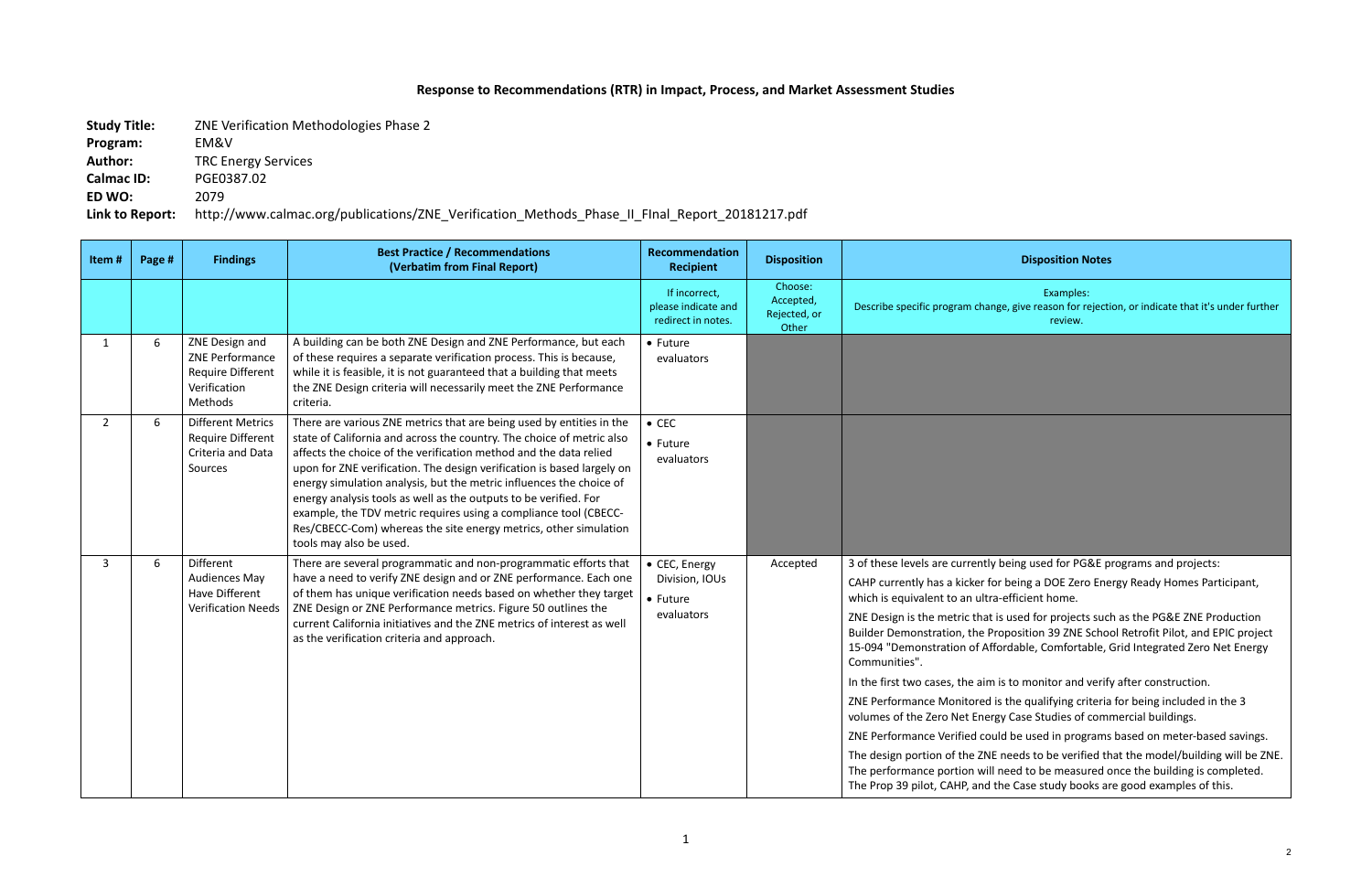Accepted  $\vert$  ZNE is still an evolving metric that will need to be created by the CEC and with the input of IOUs and other stakeholders and modified regularly, similar to the energy ling metrics keeps up with the evolving code.

 $\overline{\phantom{a}}$  accepted approach to review.

|   | 6       | ZNE Metrics are<br><b>Still Evolving</b>                                                                                                                                                                                                                                                                                                                         | ZNE remains a developing approach to building energy efficiency. As<br>a result, definitions, strategies, and metrics are still evolving. One<br>potential new approach, which is still in the early stages of<br>development, is a metric based on carbon emissions or an<br>equivalent. Because carbon metrics are still in the early stages of<br>development TRC did not evaluate the project data in this report<br>against any potential Zero Net Carbon metrics. It is likely that a<br>carbon metric would require additional or different inputs from<br>those described in this report. In addition, many of the inputs<br>necessary for an accurate determination of Zero Net Carbon status,<br>such as detailed information on utility generation fuel mix, is not yet<br>readily available at a sufficient level of detail.<br>As metrics and standards for verifying ZNE status continue to | • CEC, Energy<br>Division, IOUs<br>• Future<br>evaluators               | Accepted | ZNE is still an evolving metric th<br>input of IOUs and other stakeho<br>code, to make ensure the buildi |
|---|---------|------------------------------------------------------------------------------------------------------------------------------------------------------------------------------------------------------------------------------------------------------------------------------------------------------------------------------------------------------------------|-----------------------------------------------------------------------------------------------------------------------------------------------------------------------------------------------------------------------------------------------------------------------------------------------------------------------------------------------------------------------------------------------------------------------------------------------------------------------------------------------------------------------------------------------------------------------------------------------------------------------------------------------------------------------------------------------------------------------------------------------------------------------------------------------------------------------------------------------------------------------------------------------------------|-------------------------------------------------------------------------|----------|----------------------------------------------------------------------------------------------------------|
|   |         |                                                                                                                                                                                                                                                                                                                                                                  | develop and evolve over time, the details of the verification<br>requirements will need to evolve alongside, but the overall<br>approach and strategy recommended in this report will still be valid.                                                                                                                                                                                                                                                                                                                                                                                                                                                                                                                                                                                                                                                                                                     |                                                                         |          |                                                                                                          |
| 5 | $6 - 7$ | Proposed<br><b>Verification Levels</b>                                                                                                                                                                                                                                                                                                                           | Ultra-Efficient - projects that are not quite ZNE but have high levels<br>of efficiency and some renewables.                                                                                                                                                                                                                                                                                                                                                                                                                                                                                                                                                                                                                                                                                                                                                                                              | • CEC, Energy<br>Division, IOUs                                         | Accepted | New Buildings Institute (NBI) ma                                                                         |
|   |         | We propose three<br>levels of ZNE<br>Verification and<br>one level that is<br>short of ZNE for<br>those projects<br>that don't quite<br>meet the ZNE<br>designation.<br>These ZNE levels<br>are designed for<br>multiple use cases<br>and differ in terms<br>of the verification<br>methods and the<br>stringency of the<br>data and<br>verification<br>process. | <b>ZNE Design</b> - The ZNE Design designation is assigned to those<br>buildings where there is demonstrated design intent to have a<br>building/project to be ZNE. This designation by its nature is for<br>those buildings that are in design or construction but not yet<br>occupied or operated.                                                                                                                                                                                                                                                                                                                                                                                                                                                                                                                                                                                                      | $\bullet$ Future<br>evaluators                                          |          |                                                                                                          |
|   |         |                                                                                                                                                                                                                                                                                                                                                                  | ZNE Performance Monitored - The ZNE Performance Monitored<br>designation is assigned to those ZNE projects where the building<br>has been operational for at least 12 months and there is a credible<br>claim for ZNE performance, but not enough data to validate that<br>claim. This is a common occurrence based on the 94 buildings<br>studied by TRC for this project.                                                                                                                                                                                                                                                                                                                                                                                                                                                                                                                               |                                                                         |          |                                                                                                          |
|   |         |                                                                                                                                                                                                                                                                                                                                                                  | ZNE Performance Verified - ZNE Performance Verified is the highest<br>level of ZNE designation awarded to those projects where the ZNE<br>Performance claim is credible, backed by the right quality and<br>quantity of data that is verified by an independent verifier. This level<br>has the most degree of difficulty to achieve but the most guarantee<br>of accuracy and verification of ZNE Performance. This level is<br>appropriate where the ZNE performance is part of a contractual<br>agreement or when ratepayer funds are being used to support the<br>ZNE performance project.                                                                                                                                                                                                                                                                                                            |                                                                         |          |                                                                                                          |
| 6 | $7 - 8$ | Proposed<br>mapping of Use<br>Cases and ZNE<br><b>Verification Levels</b>                                                                                                                                                                                                                                                                                        | As identified in Section 6, there are various potential end users for<br>these verification methods and different levels of rigor that they are<br>likely to need with ZNE verification. On one end of the spectrum are<br>all the voluntary claims of ZNE design and performance that need to<br>be credible but may not need independent verification, whereas on<br>the other end of the spectrum, the verification activities need to be<br>conducted by independent third parties subject to stringent<br>requirements.                                                                                                                                                                                                                                                                                                                                                                              | • Homeowners<br>• Residential<br>builders<br>• Commercial<br>developers |          |                                                                                                          |